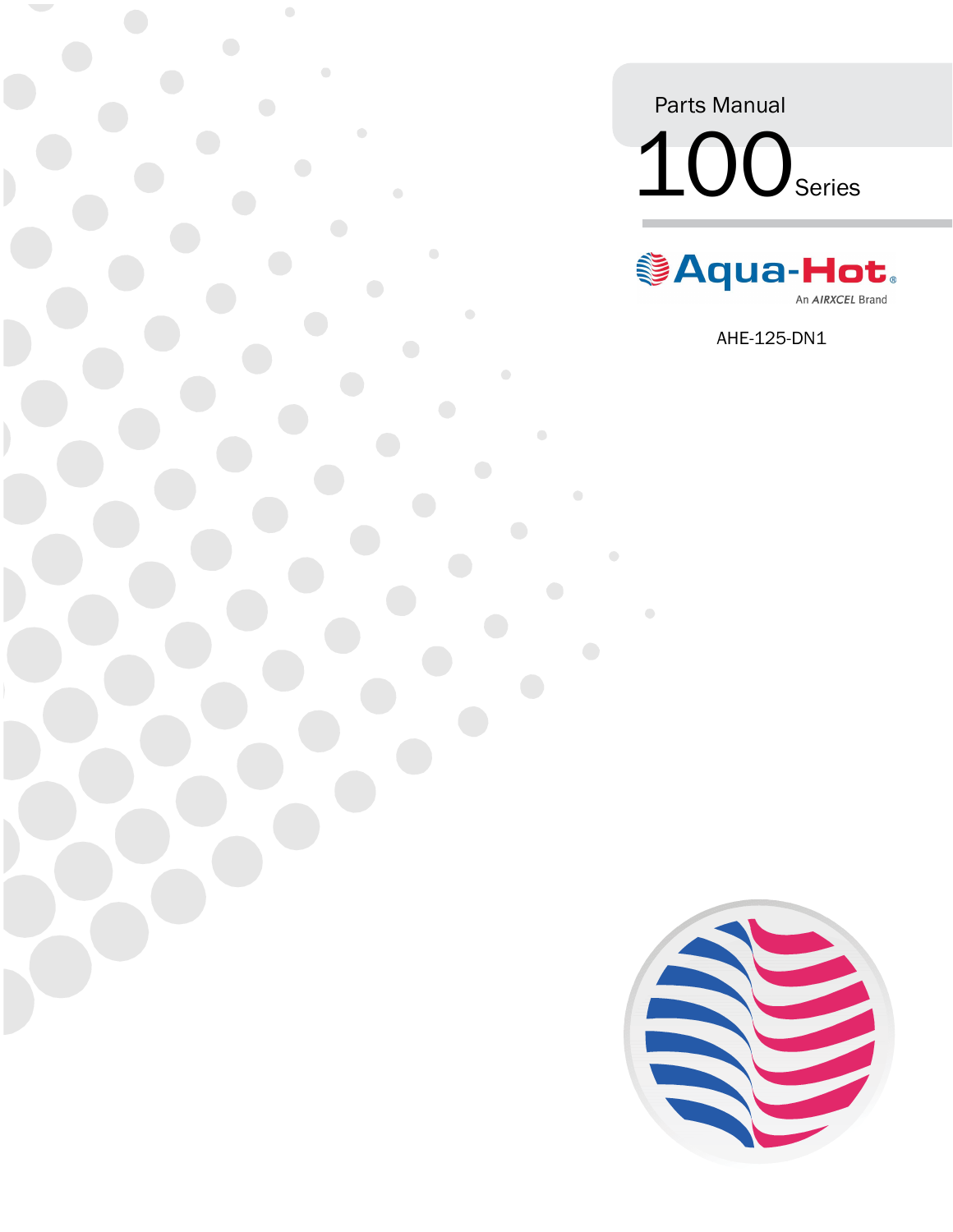## 125-DN1 Parts Manual



8 PLX-CTB-290 | Launch | Clamp, Hose, Constant Tension 1-1/16" 9 | MSE-063-200 | Launch | Overflow Bottle with Fluid Level Sensor 10 PLX-CTB-230 | Launch Constant Tension Hose Clamp,  $\frac{5}{8}$ " 11 | PLX-000-200 | Launch | Hose, <sup>5</sup>/<sub>8</sub>" Safety Stripe, Rubber 12 MSX-907-162 Launch Antifreeze Refractometer (Tester)

EX-THM-309 (WIRE) OF Launch | Thermistor, 10K NTC, Room Temperature Sensor |

7

ELX-THM-309 (white) or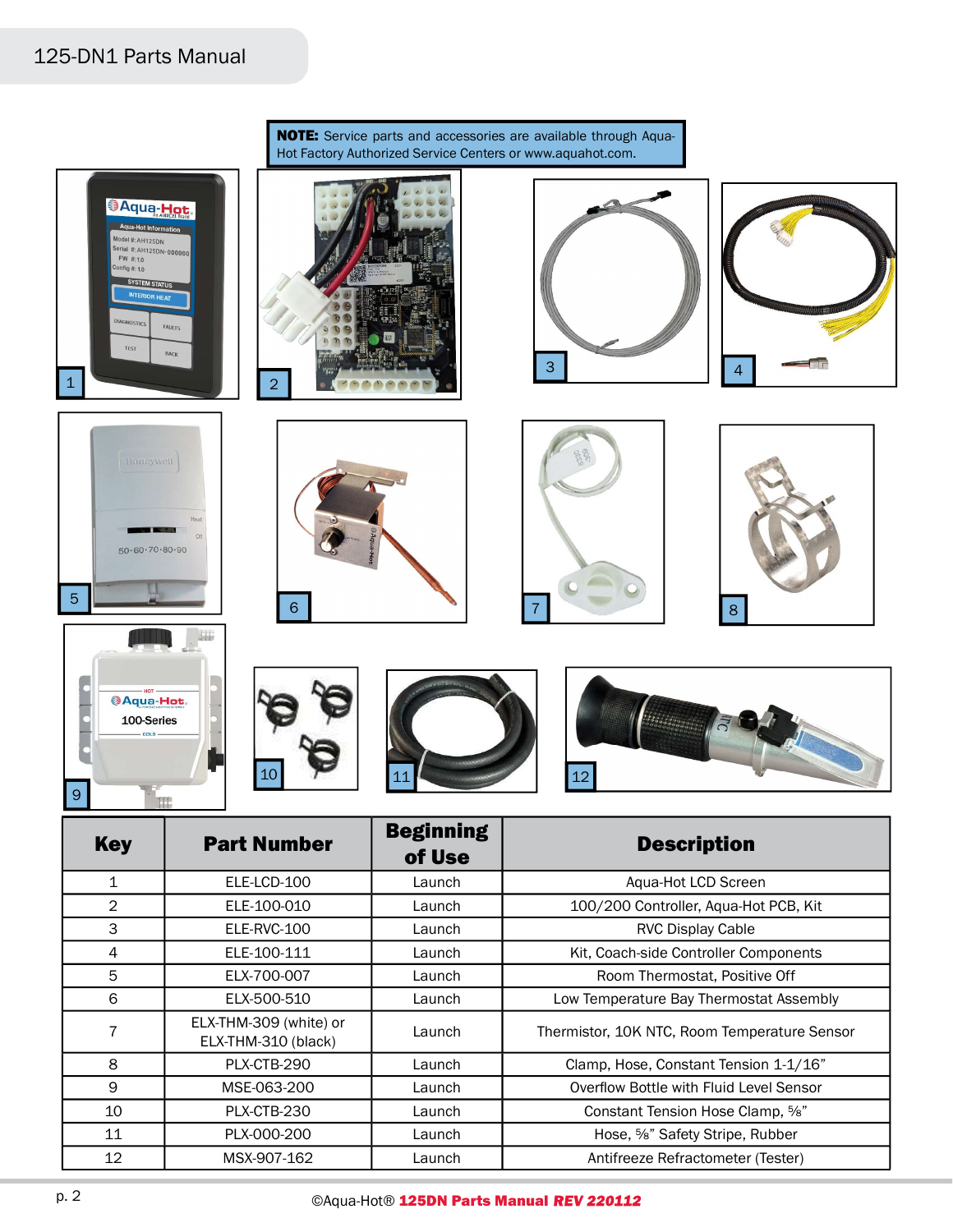

| <b>Key</b>     | <b>Part Number</b> | <b>Date of</b><br><b>Use</b> | <b>Description</b>                             |
|----------------|--------------------|------------------------------|------------------------------------------------|
| 1              | PLX-BV1-200        | Launch                       | Brass Ball Valve 1/2" (F) NPT                  |
| $\overline{2}$ | SME-102-101        | Launch                       | <b>Cabinet Side Panel</b>                      |
| 3              | SME-102-102        | Launch                       | Cabinet Lid                                    |
| 4              | PLX-102-203        | Launch                       | Brass Thread Adapter, 1/2" to 1/8"             |
| 4A             | PLX-102-101        | Launch                       | 125PSI Auto Vent, 1/8" Inlet                   |
| 5              | PLX-250-203        | Launch                       | Barbed Nylon Tee Fitting, 1/2" (M) NPT to 3/4" |
| 6              | PLX-112-300        | Launch                       | Cons Tube 1/2" Blue PEX                        |
| 7              | PLX-112-200        | Launch                       | Cons Tube 1/2" Red PEX                         |
| 8              | PLX-000-825        | Launch                       | Fitting, Coupler, 3/4" Hose                    |
| 9              | PLX-102-208        | Launch                       | Fitting, 1/4" NPSM x 1/4" Barb, GFBN           |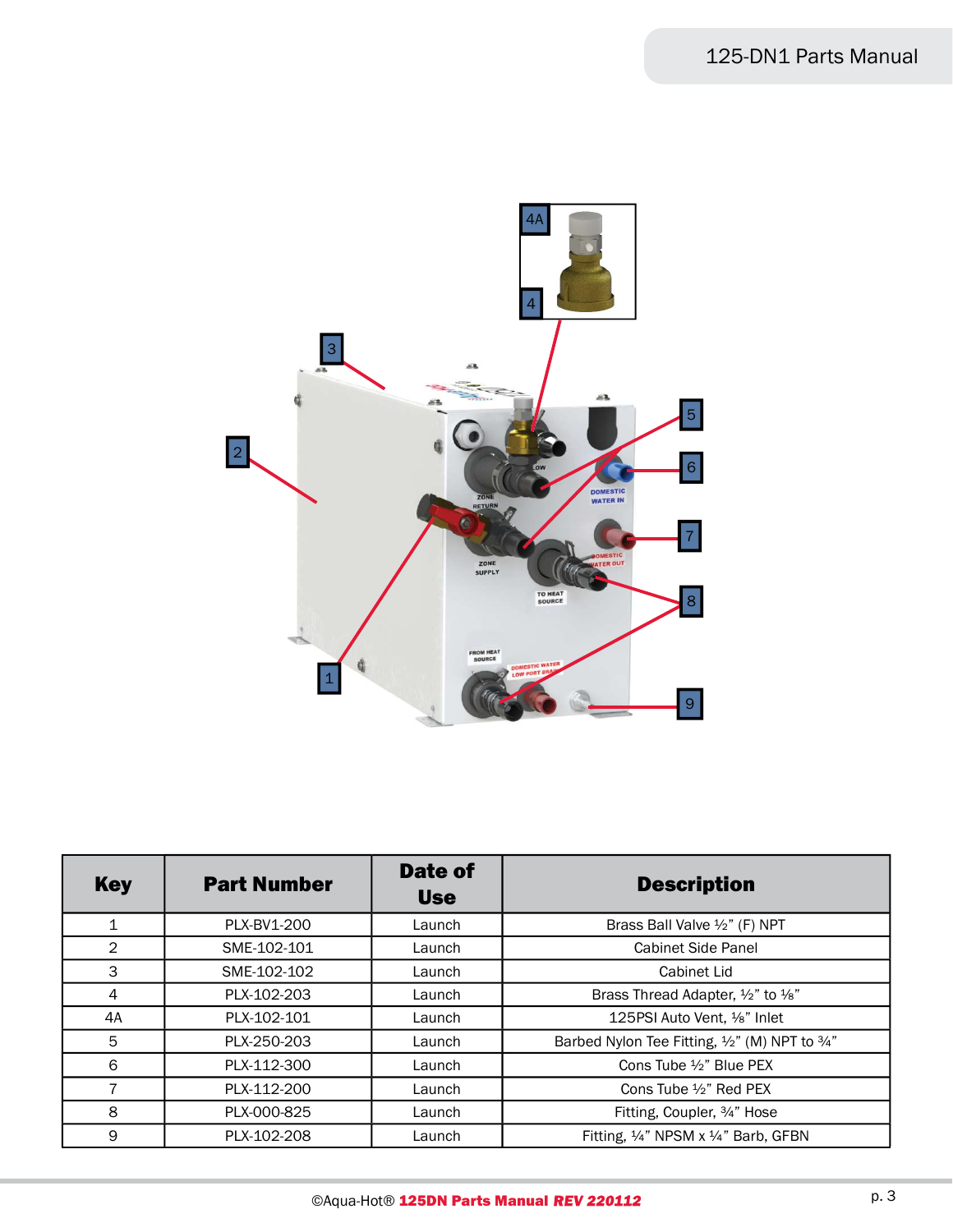

| <b>Key</b> | <b>Part Number</b> | Date of<br><b>Use</b> | <b>Description</b>                                   |
|------------|--------------------|-----------------------|------------------------------------------------------|
|            | PLX-102-100        | Launch                | Wort Heat Exchanger                                  |
| 2          | PLE-125-3WV        | Launch                | Kit, Three-Way Motorized Valve Replacement for 125DN |
|            | PLX-200-103        | Launch                | $\frac{1}{2}$ " MNPT to $\frac{3}{4}$ " Barb         |
|            | PLX-250-208        | Launch                | Barbed Nylon Tee Fitting, 1/2" (M) NPT to 3/4" Barb  |
|            | PLX-251-001        | Launch                | Three-Way Motorized Valve, 1/2" NPT                  |
| 3          | ELE-102-201        | Launch                | Harness, AC for 125DN                                |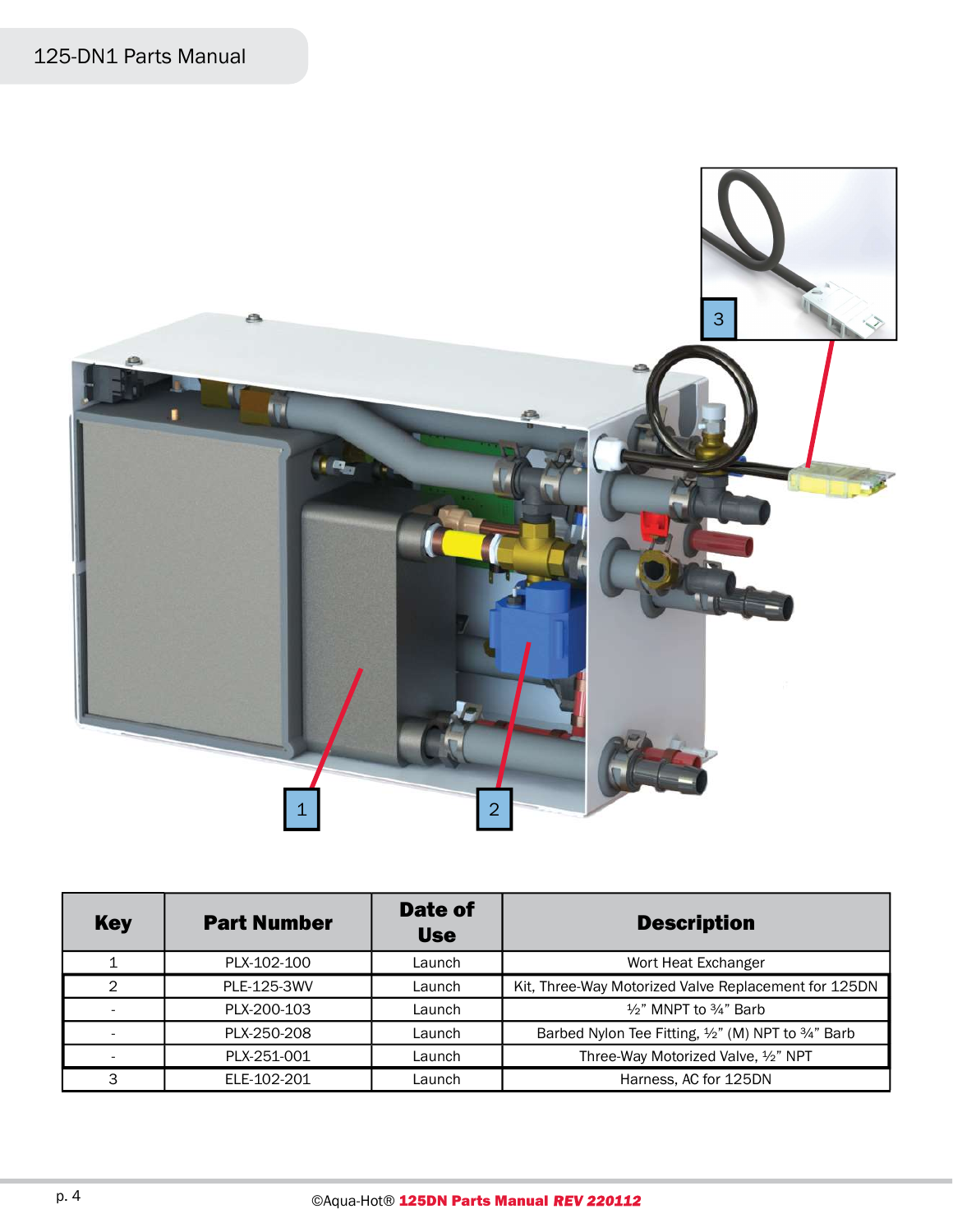

| <b>Key</b> | <b>Part Number</b> | Date of<br><b>Use</b> | <b>Description</b>                         |
|------------|--------------------|-----------------------|--------------------------------------------|
|            | PLX-0X1-07D        | Launch                | Brass Tee Fitting, 1/2" NPT (M) (F)        |
| 2          | PLX-362-100        | Launch                | Tempering Valve, 1/2" NPTM ESBE 120°F      |
| 3          | ELE-100-010        | Launch                | 100/200 Controller, Aqua-Hot PCB, Kit      |
| 4          | SME-102-080        | Launch                | AC Access Cover for 100 Series             |
| 5          | PLX-111-125        | Launch                | Pressure Relief Valve 125PSI               |
| 6          | PLX-100-900        | Launch                | C21 Buehler Circulation Pump               |
|            | PLX-000-755        | Launch                | Elbow Swivel Fitting, 1/2" Barb x 1/2" NPT |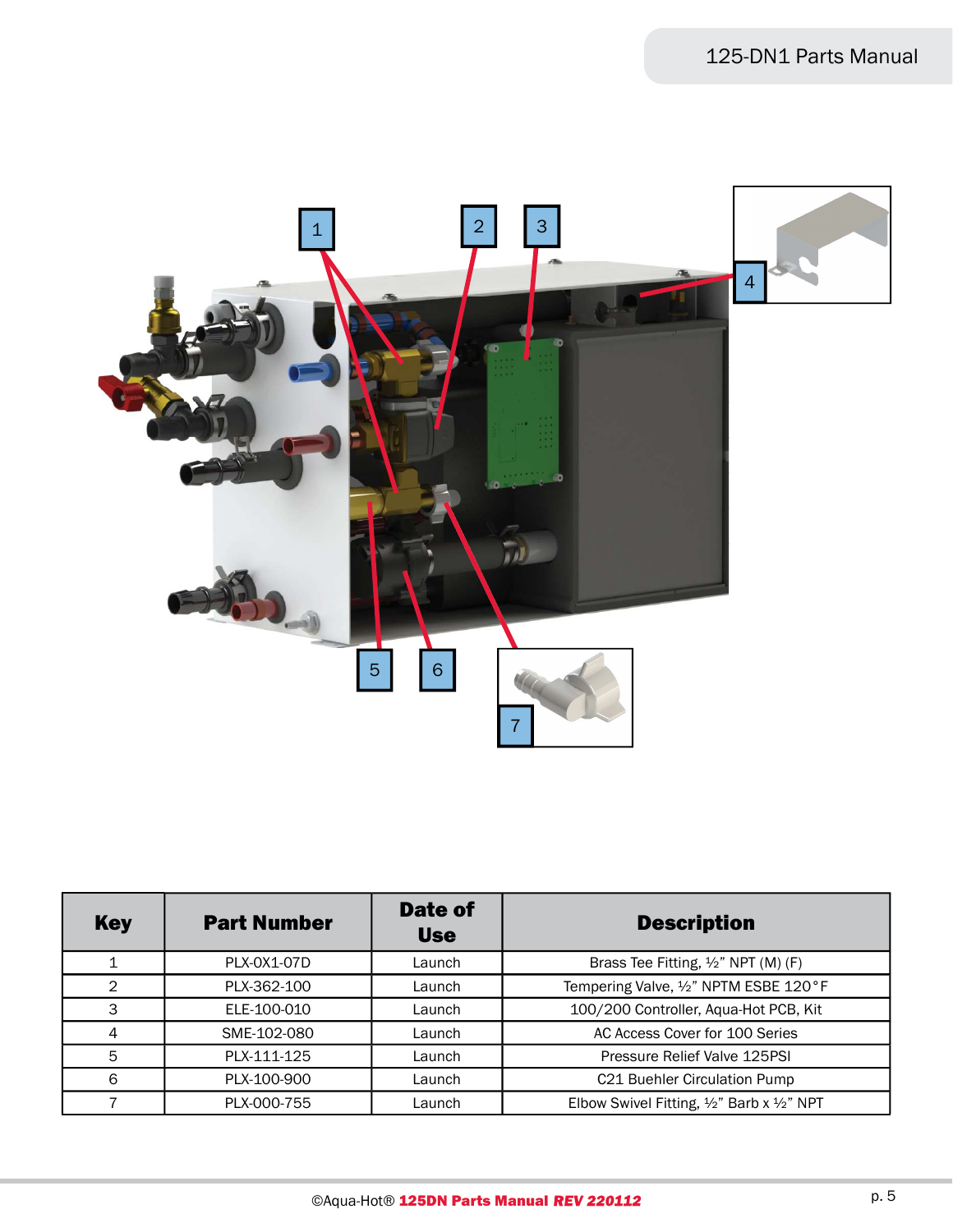

| <b>Key</b> | <b>Part Number</b> | Date of<br><b>Use</b> | <b>Description</b>                                  |
|------------|--------------------|-----------------------|-----------------------------------------------------|
|            | ELX-232-948        | Launch                | <b>AC Relay</b>                                     |
| 2          | ELE-HLT-426        | Launch                | VAC High-Limit 215°F Thermostat w/ Spade Connectors |
| 3          | ELX-2E7-102        | Launch                | 1500W / 120 VAC Electric Element, 1" NPSM           |
| 4          | ELE-HLT-425        | Launch                | VAC High-Limit Thermostat 215°F w/ Leads            |
| 5          | PLX-000-433        | Launch                | Heater Hose, I.D. 3/4"                              |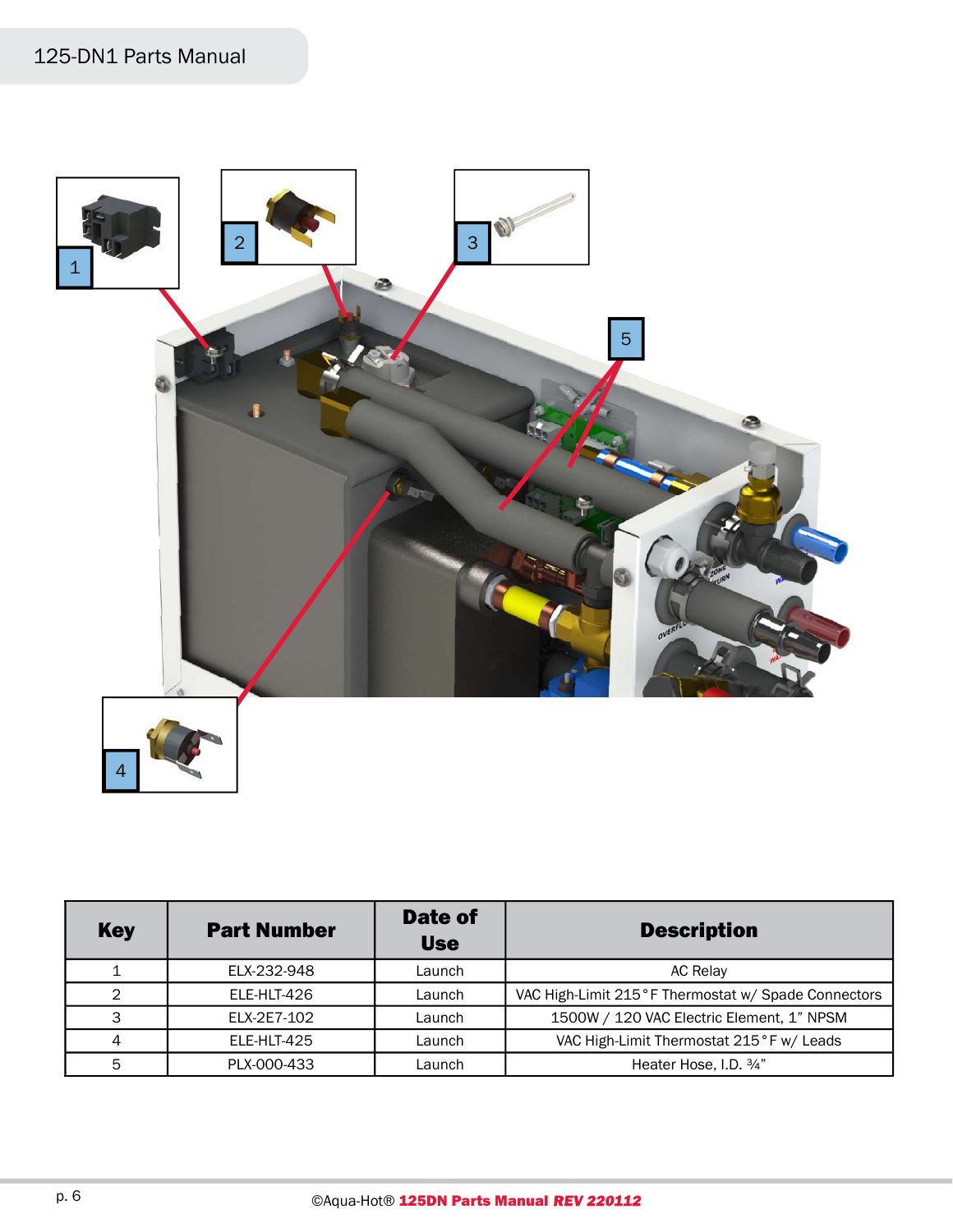

| <b>Key</b>    | <b>Part Number</b> | Date of<br><b>Use</b> | <b>Description</b>                                        |
|---------------|--------------------|-----------------------|-----------------------------------------------------------|
|               | PLX-102-200        | Launch                | Brass Elbow $\frac{1}{2}$ " NPT with $\frac{3}{4}$ " Barb |
| $\mathcal{P}$ | PLX-102-111        | Launch                | Ring, Crimp 5/8", Copper                                  |
| 3             | PLX-120-630        | Launch                | 5%" PEX Heater Hose                                       |
| 4             | PLX-102-206        | Launch                | 1/2" NPT to 5/8" PEX Fitting                              |
| 5             | ELE-014-711        | Launch                | Thermistor, Tank Temperature Sensor                       |
| 6             | ELE-LTC-200        | Launch                | Low-Temp Cut-Off Thermostat w/ Spade Terminals            |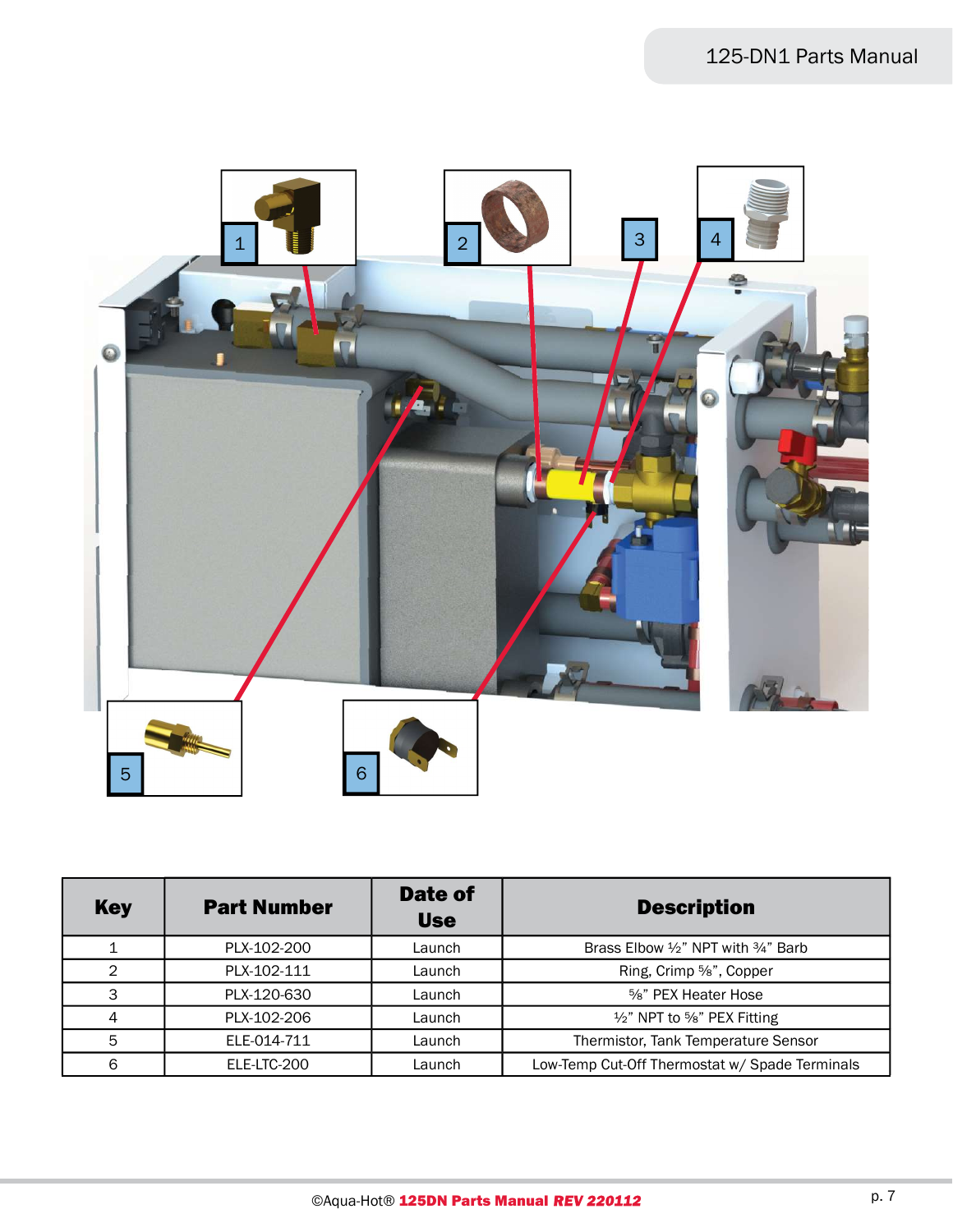

| <b>Key</b> | <b>Part Number</b> | Date of<br><b>Use</b> | <b>Description</b>                |
|------------|--------------------|-----------------------|-----------------------------------|
|            | PLX-125-HA1        | Launch                | Kit, High Altitude Assembly 125DN |
| 2          | PLX-125-003        | Launch                | Fuel Filter 100 Series            |
| 3          | WPX-102-100        | Launch                | Burner, Webasto Truck Kit         |
| 4          | PLE-125-FL1        | Launch                | Kit, Fuel Line, 125DN             |

3

2 4 3 3 4